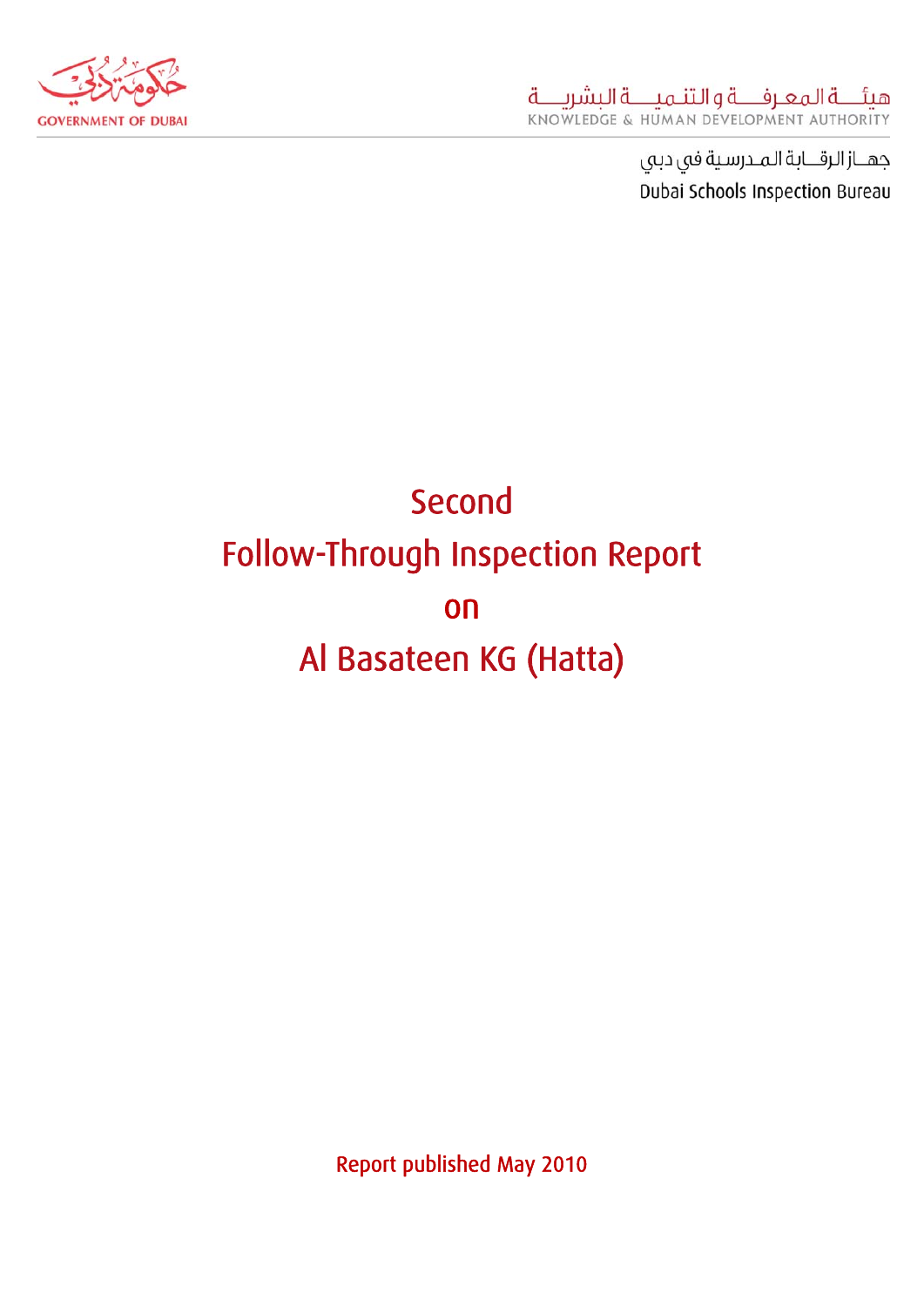

جهــاز الرقـــابة الـمــدرسـية فى دبى ِ Dubai Schools Inspection Bureau

## Basic information

Al Basateen Kindergarten was inspected in February 2009 as part of the initial quality inspection cycle across all schools in Dubai. The inspection covered key aspects of the work of the school at all stages. It evaluated students' achievements, the effectiveness of the school, the environment for learning and the school's processes for self-evaluation and capacity for improvement. During this inspection, school inspectors identified a number of recommendations which the school was required to address.

Dubai Schools Inspection Bureau (DSIB) conducted a Follow-Through Inspection during May 2009, and again in December 2009. The purpose of this Follow-Through inspection was to evaluate the progress made by the school in achieving improvements based on the recommendations set out in the first inspection report.

## Progress

Inspectors judged that Al Basateen Kindergarten had not yet satisfactorily addressed the recommendations made by DSIB at the Initial Quality Inspection. Inspectors will continue to undertake Follow-Through inspections at three monthly intervals until the recommendations made by inspectors have been satisfactorily addressed.

# Initial Quality Inspection Recommendations

- Improve attainment and progress in all subjects;
- Improve teaching methods to meet the needs of young children;
- Develop the curriculum to provide a sufficiently engaging and balanced range of activities for all children;
- Improve health and safety to include evacuation procedures, supervision of children, and overcrowding on school buses;
- Improve leadership capacity to self-evaluate and set short and long term goals for school improvement.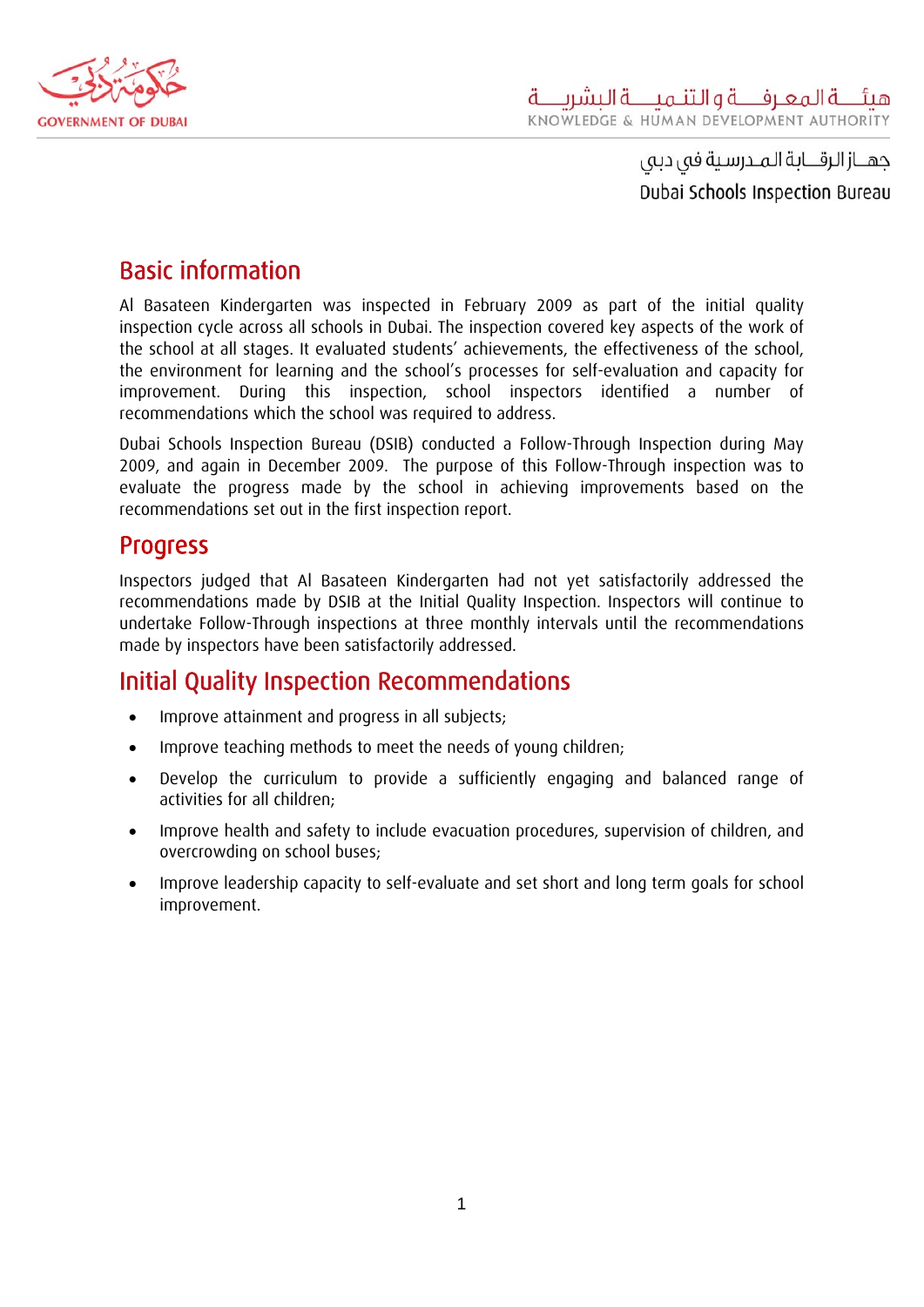

جهــاز الرقـــابة الـمــدرسـية فى دبى ِ Dubai Schools Inspection Bureau

## Overview of progress achieved

#### Improve attainment and progress in all subjects.

The school had not yet made satisfactory progress towards meeting this recommendation.

The school kept no attainment records, but did have portfolios for each child. As a result teachers' knowledge of the attainment of children was not accurate enough to monitor attainment and progress carefully. Most lessons observed revealed unsatisfactory progress in key subjects by a majority of students. There were significant gaps in children's knowledge in Arabic, English, and science.

#### Improve teaching methods to meet the needs of young children.

The school had not yet made satisfactory progress towards meeting this recommendation.

Although the school had made teachers' Continuing Professional Development (CPD) a part of their action plan, this was limited to two teachers per week visiting another school to observe colleagues' teaching practices. Additionally, there were no written records of this CPD initiative, and thus no specific aspects of improved practice sought. Of seven teachers on staff, four lacked any type of teacher education. Most lessons observed were of unsatisfactory quality and only one lesson was of good quality. In general terms, most teachers did not know how their subjects were learned by children of Kindergarten age.

#### Develop the curriculum to provide a sufficiently engaging and balanced range of activities for all children.

The school had not yet made satisfactory progress towards meeting this recommendation.

There was no person responsible for the curriculum at the school. The Principal had a weekly planner of topics to be covered during the year, but there was no planned curriculum that had expectations of outcomes for any subject taught. The tasks set by teachers in lessons were often inappropriate for Kindergarten-age children.

#### Improve health and safety to include evacuation procedures, supervision of children, and overcrowding on school buses.

The school had not yet made satisfactory progress towards meeting this recommendation.

The school performed its second ever evacuation drill on the day of the second Follow-Through Inspection, but the drill was disorganised and no records were made of it. All three school buses were severely overcrowded by between 30 and 50 percent of seating capacity. Two buses had no supervisor aboard, contrary to Road and Transport Authority regulations. There was no nurse on the staff and there was no clinic at the school, contrary to Ministry of Education regulations. There was an agreement for a nurse and doctor to attend twice a semester.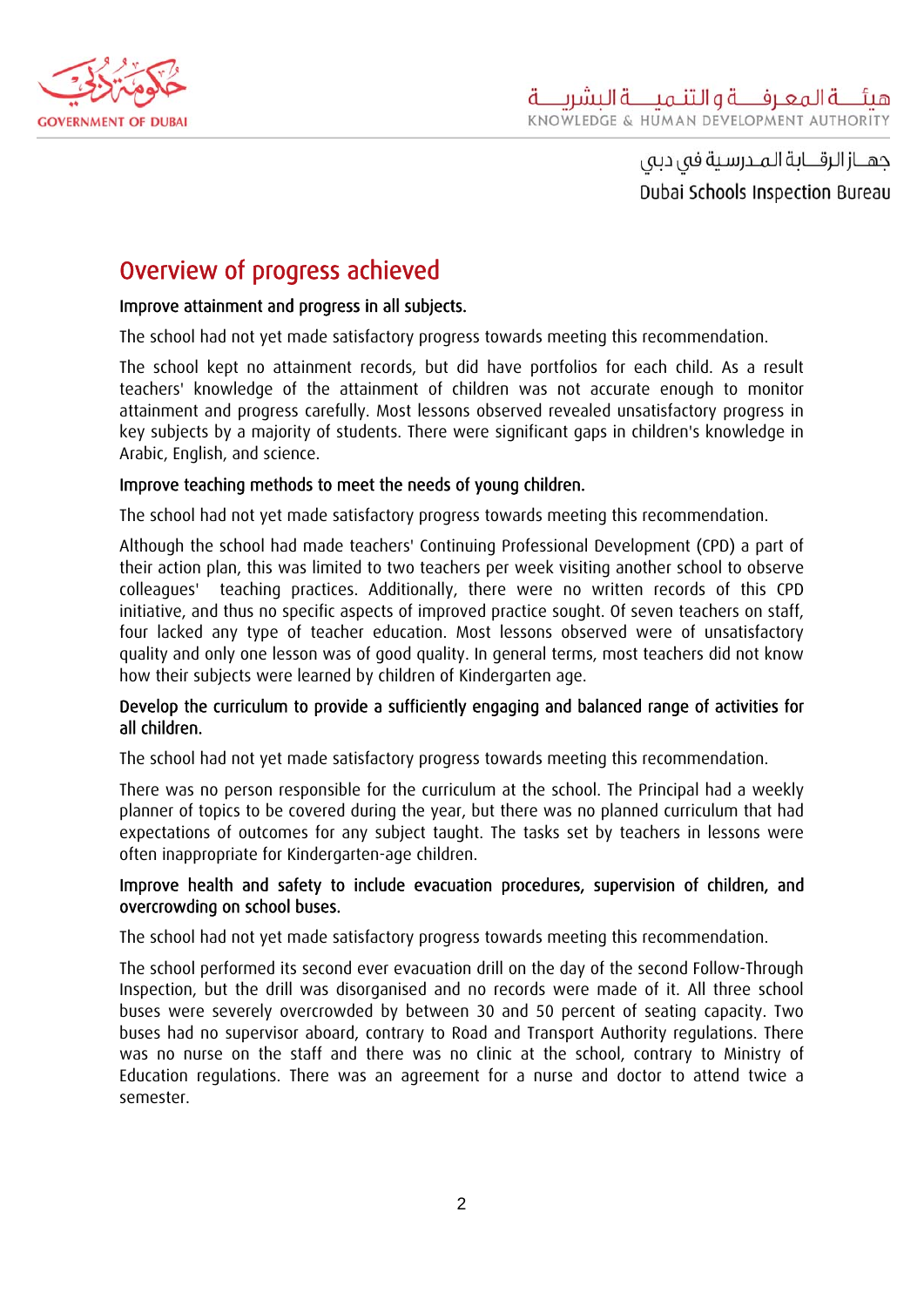

جهــاز الرقـــابة الـمــدرسـية فى دبى Dubai Schools Inspection Bureau

#### Improve leadership capacity to self-evaluate and set short and long term goals for school improvement.

The school had not yet made satisfactory progress towards meeting this recommendation.

Although the school had produced an action plan this was a one-page document that was incomplete. The school's responses to the recommendations of the Initial Quality Inspection report or the first Follow-Through Inspection report were not significant enough to produce acceptable improvements. The leaders did not demonstrate a capacity to improve the school to at least an acceptable level of quality.